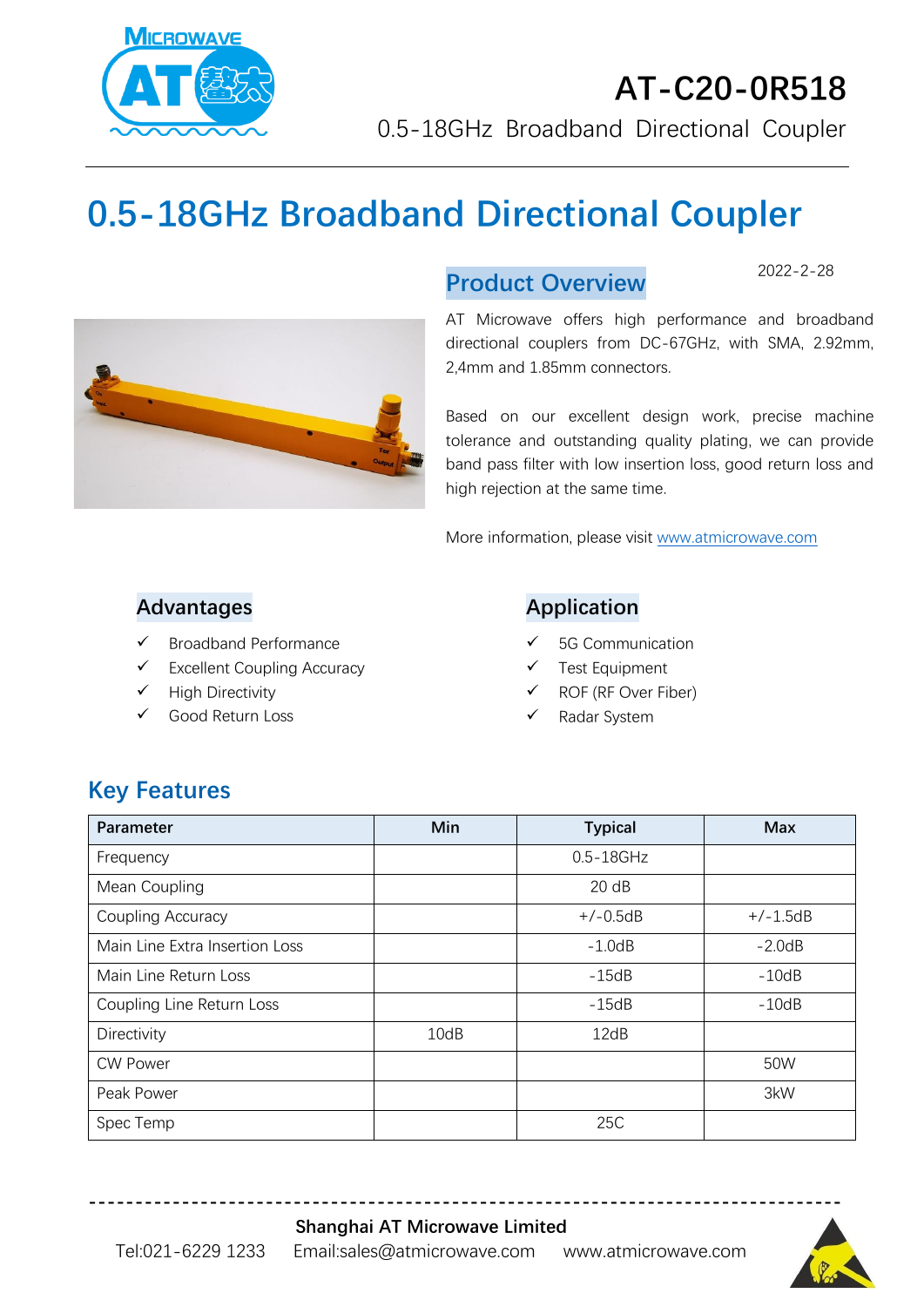

#### **Mechanical Information**

| <b>Item</b>   | <b>Description</b> |  |
|---------------|--------------------|--|
| Input Port    | <b>SMA Female</b>  |  |
| Output Port   | <b>SMA Female</b>  |  |
| Case Material | Aluminum           |  |
| Finish        | Painted            |  |
| Weight        | 80 <sub>q</sub>    |  |
| Size:         | See outline        |  |

### **Absolute Maximum Ratings Table**

| <b>Parameter</b>             | Value            |
|------------------------------|------------------|
| <b>RF Input Power CW</b>     | 50W              |
| <b>Operating Temperature</b> | $-40$ to $+85C$  |
| Storage Temperature          | $-65$ to $+125C$ |

### **Notes:**

- 1. Datasheet may be changed according to update of MMIC, Raw materials , process, and so on.
- 2. This data is only for reference, not for guaranteed specifications.
- 3. Please contact AT Microwave team to make sure you have the most current data.

## **Dimension:** (unit in mm)



**Shanghai AT Microwave Limited**